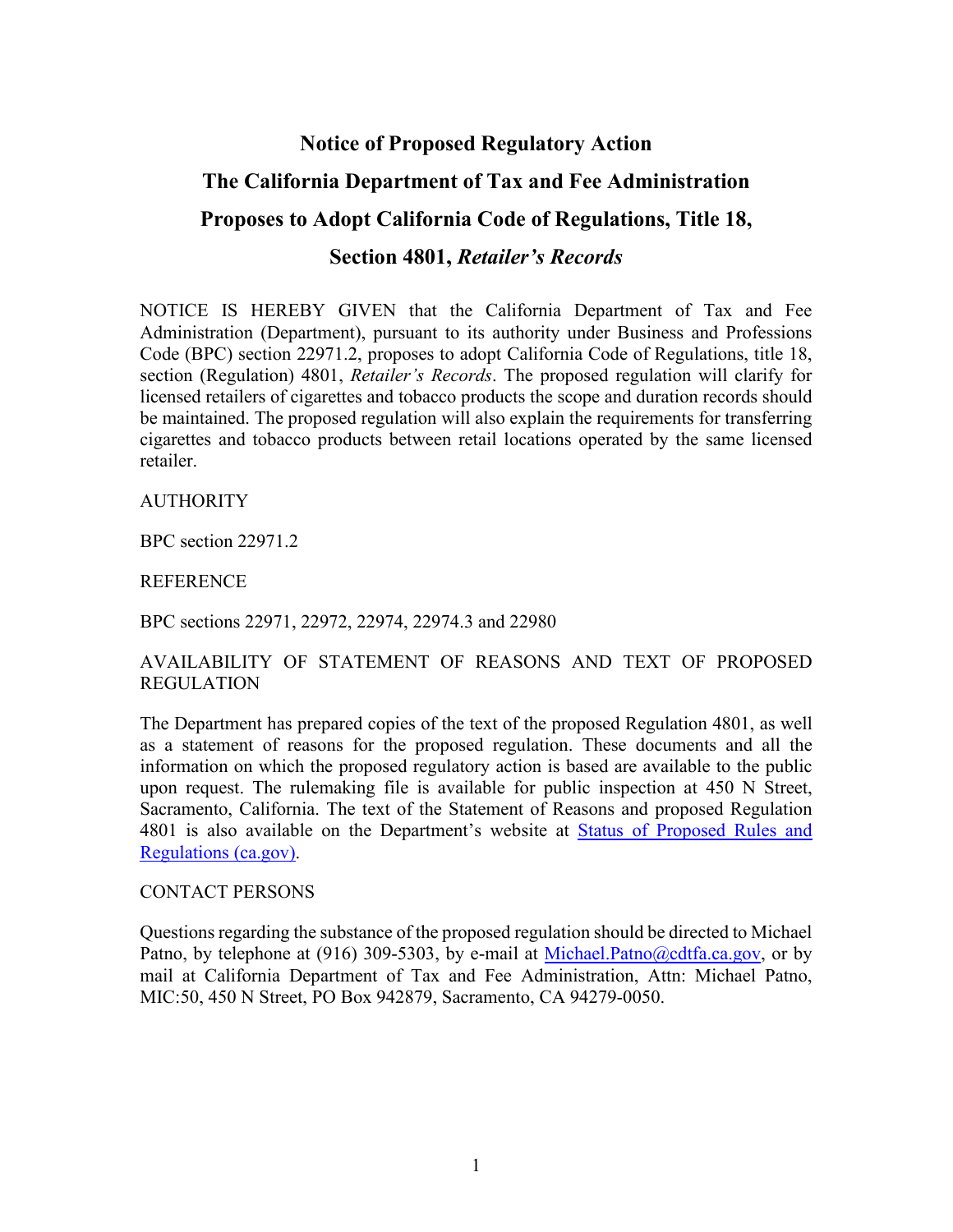Written comments for the Department's consideration, written requests to hold a public hearing, notices of intent to present testimony or witnesses at the public hearing, and other inquiries concerning the proposed regulatory action should be directed to Kim DeArte, Regulations Coordinator, by telephone at (916) 309-5227, by fax at (916) 322-2958, by e-mail at [CDTFARegulations@cdtfa.ca.gov,](mailto:CDTFARegulations@cdtfa.ca.gov) or by mail to: California Department of Tax and Fee Administration, Attn: Kim DeArte, MIC:50, 450 N Street, PO Box 942879, Sacramento, CA 94279-0050. Kim DeArte is the designated backup contact person to Michael Patno.

### WRITTEN COMMENT PERIOD

The written comment period ends at 11:59 pm (PDT) on October 25, 2021. The Department will consider the statements, arguments, and/or contentions contained in written comments received by Kim DeArte at the postal address, email address, or fax number provided above, prior to the close of the written comment period, before the Department decides whether to adopt the proposed regulatory action. The Department will only consider written comments received by that time.

However, if a public hearing is held, written comments may also be submitted at the public hearing and the Department will consider the statements, arguments, and/or contentions contained in written comments submitted at the public hearing before the Department decides whether to adopt the proposed regulatory action.

#### PUBLIC HEARING

The Department has not scheduled a public hearing to discuss the proposed regulatory action. However, any interested person or his or her authorized representative may submit a written request for a public hearing no later than 15 days before the close of the written comment period, and the Department will hold a public hearing if it receives a timely written request.

#### CHANGES TO THE TEXT OF THE ORIGINAL PROPOSED AMENDMENTS

The Department may adopt the proposed regulation with changes that are non-substantial or solely grammatical in nature, or sufficiently related to the original proposed text that the public was adequately placed on notice that the changes could result from the originally proposed regulatory action. If a sufficiently related change is made, the Department will make the full text of the proposed regulation, with the change clearly indicated, available to the public for at least 15 days before adoption. The text of the resulting regulation will be distributed to those interested parties who commented on the original proposed regulation orally or in writing or who asked to be informed of such changes. The text of the resulting regulation will also be available to the public from Kim DeArte. The Department will consider written comments on the resulting regulation that are received prior to adoption.